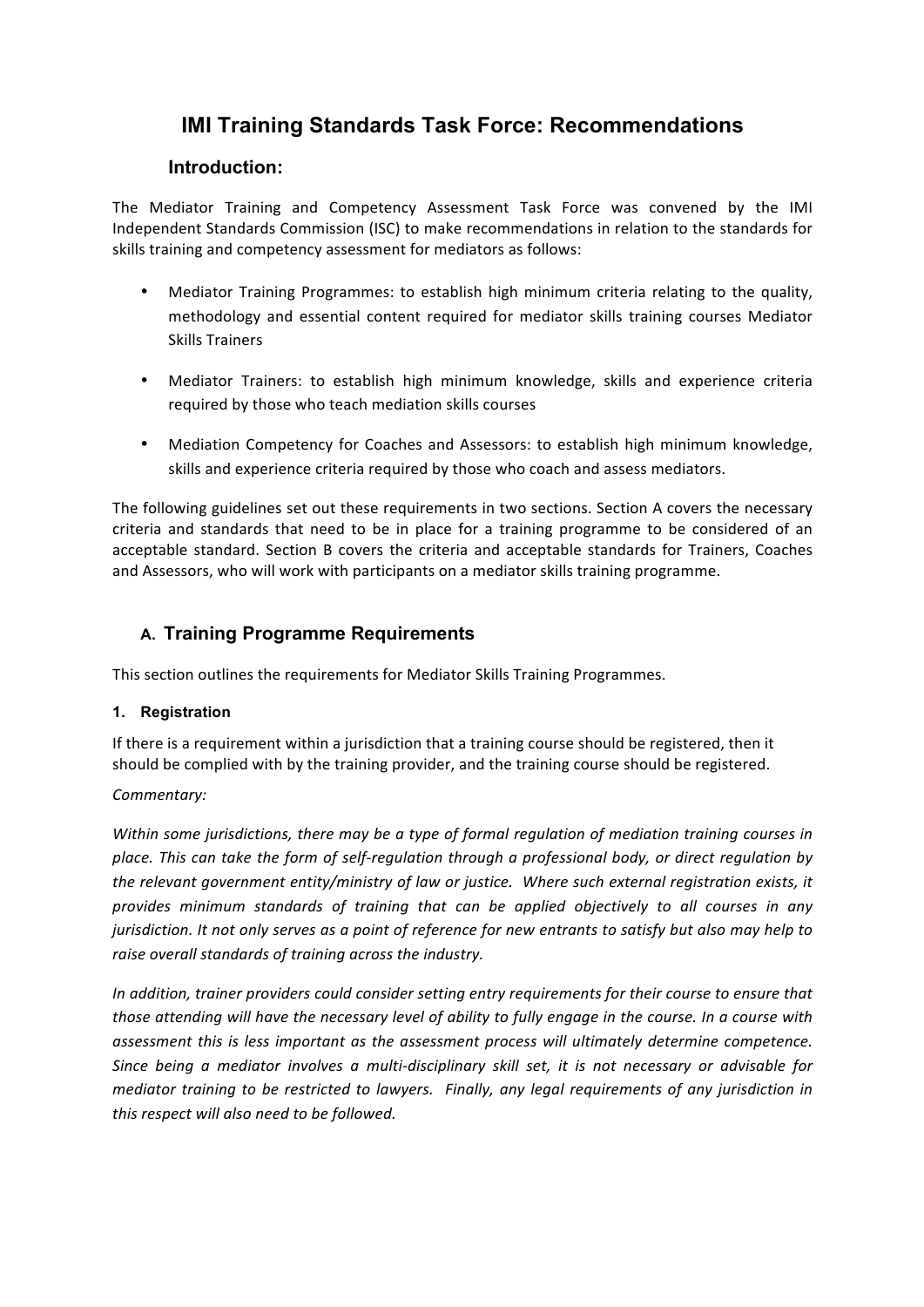#### **2. Course Content**

Course content can be divided into Knowledge Development and Skills Development topics.

- a) In terms of Knowledge Development, the essential KNOWLEDGE topics that should be included in any training programme are:
	- Mediation principles neutrality, its voluntary nature, confidentiality, party selfdetermination; and process - the opening statement by the mediator, the steps of mediation and the mediator's role within each step. Note that while these must be covered, it is up to the training provider to adopt a format that is consistent with the focus, approach and ethos of the course, e.g. facilitative, transformative, on-line, co-mediation, etc.
	- The roles of legal counsel and representatives
	- An overview of negotiation and conflict resolution theory
	- Mediator ethics, including any appropriate ethical standards existing in the region in question
- b) In terms of Skills Development, the essential SKILLS topics that should be covered, demonstrated and practised in any training programme are:
	- Forms of listening skills and communication strategies
	- Process management skills including but not limited to the use of joint and private meetings
	- Negotiation strategies and skills to manage the content of the dispute
	- Ways of responding to the diverse behaviours of the parties.

#### *Commentary:*

*While seeking to maintain the flexibility of trainers to include content in the course which meets the* needs of their social, cultural and legal context as well as the ethos of their course, there are certain *topics that are fundamental in any mediator skills training programme and must be covered. These are the topics specified above.*

*The training provider could include other knowledge topics including but not limited to: legal framework for mediation and settlement; administrative procedures if required in that jurisdiction or mediation venue (such as agreement to mediate forms); court-connected or programme specific laws/rules; history of mediation; international development and trends; psychological factors in mediation and cultural and diversity aspects of mediation.*

*Trainers may include other skills-based topics including but not limited to management of emotions, dealing with difficult people, responding to impasse, neuro-linguistic programming, etc*.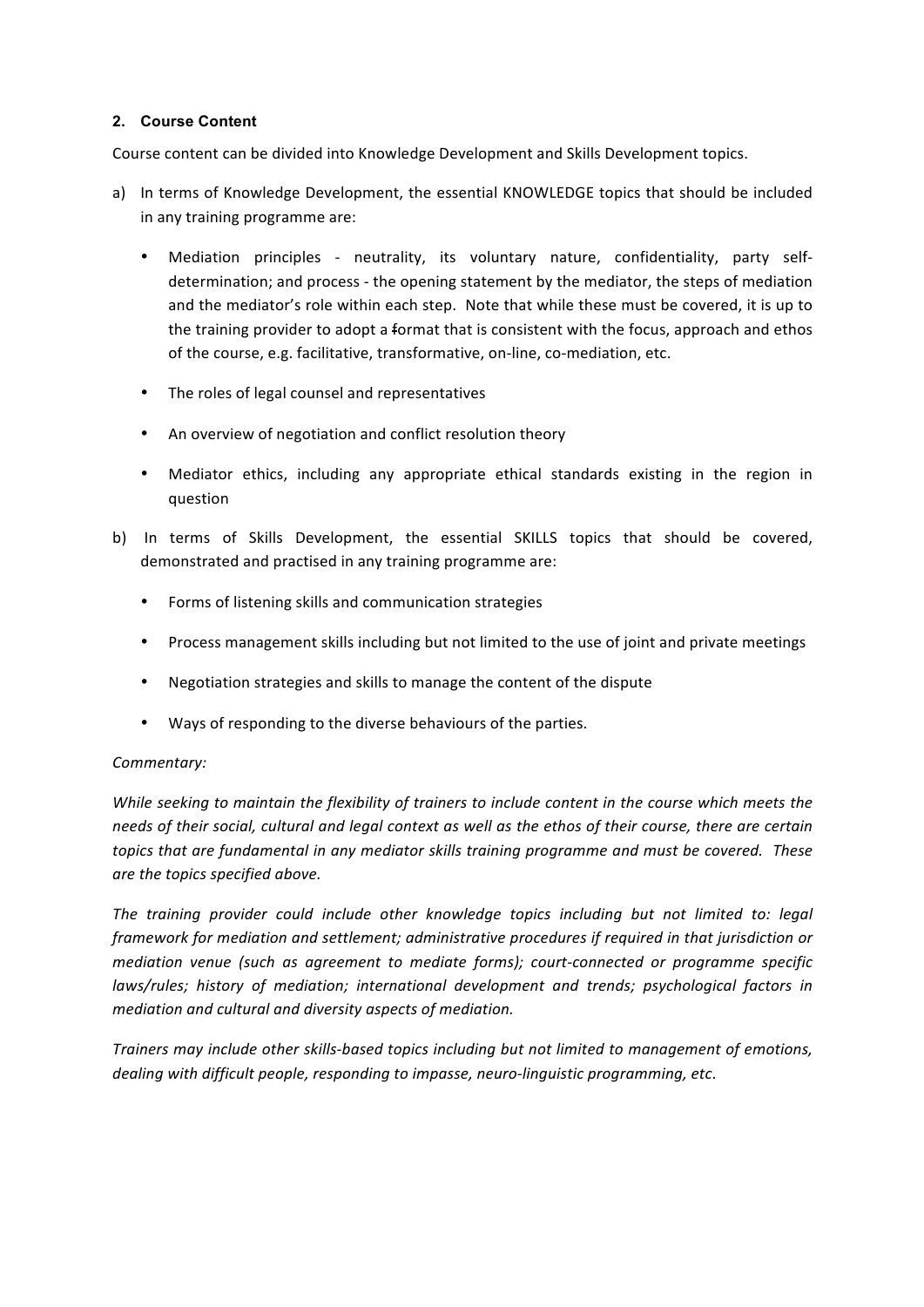#### **3. Competency Framework**

A training course must have a 'competency framework' which clearly and concisely sets out the core competencies that an effective mediator should possess. This framework should be consistent with the content and skills requirements of the course as set out under Section 2 of these guidelines.

#### *Commentary:*

*A competency framework is used throughout the course to give clarity to participants as to what mediator competencies they should achieve. It can also be used by the trainers, coaches and assessors, to provide consistent input, coaching, assessment and feedback to participants measured against a clear set of competency criteria.*

*In developing a competency framework for use on a course, training providers could draw on:*

- *Their own individual and organisational knowledge of mediator skills training*
- *Existing external sources, including relevant legislation and other published frameworks.*

#### **4. Course Duration**

For a course to cover adequately the necessary content using appropriate methodologies, (both of which are set out in these guidelines), courses should have a substantial number of training hours being not less than 40 hours. This does not include pre-course preparation, lunch and breaks.

This minimum level of 40 hours, however, should not prevent training providers from aspiring to a higher number of practical hours, given that more practice will translate into better learning opportunities for participants. Therefore a number of training hours higher than 40 is suggested, whenever that is possible.

#### *Commentary:*

*This minimum level has been set, as it is regarded as an acceptable minimum benchmark for the teaching and practice of the practical aspects of mediator skills, bearing in mind that these trainings are only intended to train people to a base level of mediator competence. Courses may vary in duration for many reasons including local requirements, venue of the course (university, court or private) context within which mediation takes place, as well as the approach of the training providers. Certainly, trainers must offer trainings or sufficient length to meet the laws or regulations of their particular jurisdiction.*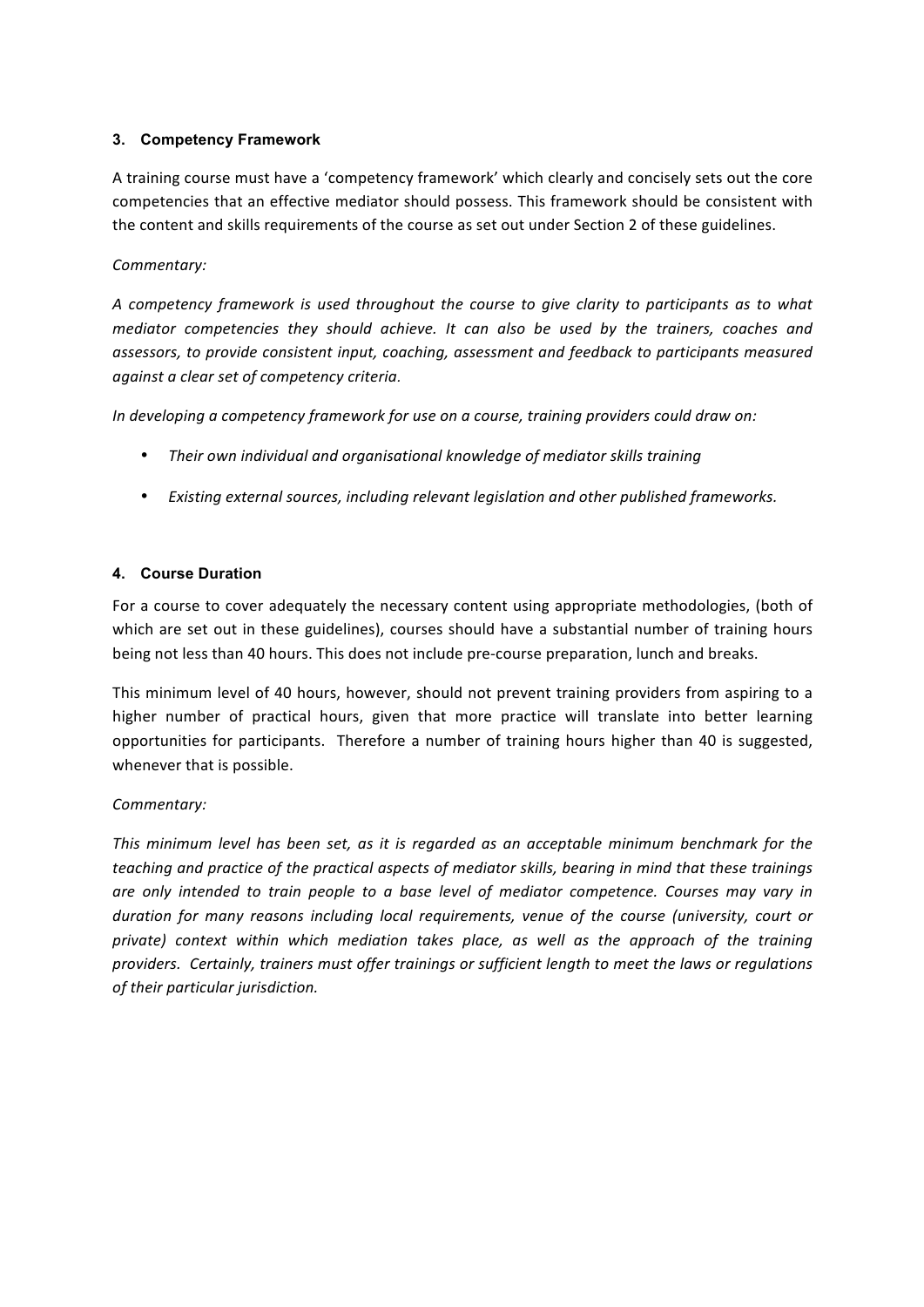#### **5. Group Size**

It is recommended that courses have a maximum class size of 30 students, with the trainer-student ratio ranging between an ideal of 1 trainer to every 6 participants; to a maximum of 1 trainer to every 10 participants.

#### Commentary:

One of the key factors affecting the quality of a course is to ensure that students have sufficient *opportunities to interact with each other and the trainers. It is generally accepted that overly large class sizes and a low trainer- high student ratio can compromise this course quality.*

*Some of the factors to be taken into account when determining the participant to trainer ratio include:*

- *overall class size*
- *breakdown of teaching, coaching, assessing and number of days*
- *the presence of assistant trainers, facilitators or coaches.*

For example, if the class is only comprised of 12 students, then a ratio of 1:12 might be appropriate *for delivering presentations. However, one or two coaches could be brought in when the students are practising role plays. (See Section A.8. 'Setting up Role Plays' for more information).*

#### **6. General Teaching Approach**

Mediator Skills training courses should be participatory, interactive and learner focused. To ensure this, a variety of teaching methodologies should be used, including lecturing, videos, interactive exercises, individual work, group discussion, talking in pairs, and role-playing. As a guideline, for the practical part of any course, that is designed to teach the process and skills to be an effective mediator, the following percentage of time should be spent on these different approaches to training delivery:

- Lecturing/knowledge input/presentation approximately 10%
- Exercises and discussion approximately 40%
- Role-playing, coaching and feedback– approximately 50%

#### *Commentary:*

The quidelines above refer to the practical part of any course which teaches the process and skills to *be an effective mediator and are not intended to cover parts of courses which are largely theoretical in nature. Regardless of the nature of the training, it is recommended that the focus of the training should be on preparing the participants to practise mediation, and not on the study of mediation as an academic subject. The teaching approach, therefore, should be participatory, interactive and learner-focused, and should be responsive to the various learning styles of participants and consistent with the cultural norms of the jurisdiction*.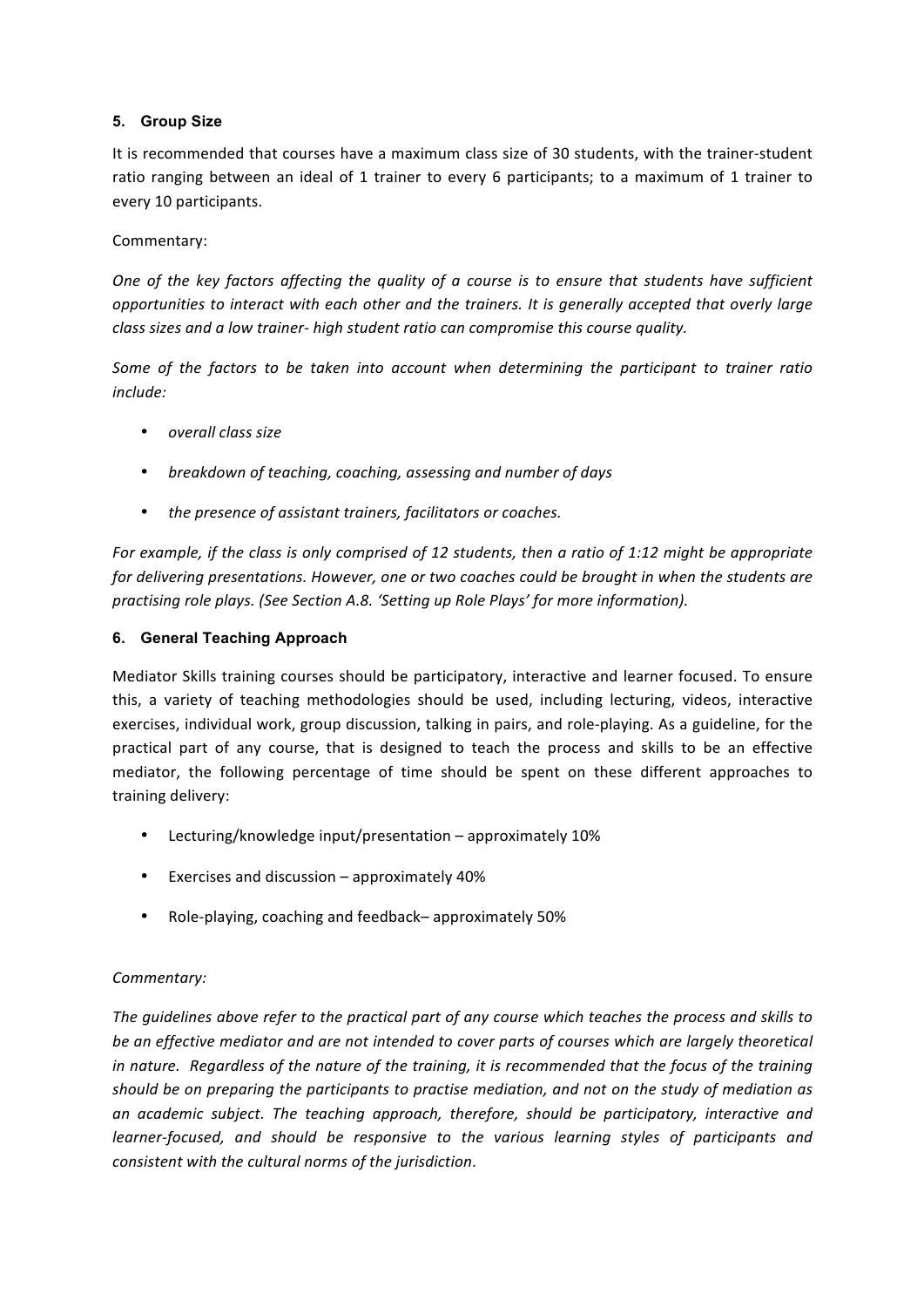#### **7. Participant Materials**

When preparation prior to the course is required, participants should receive comprehensive materials in sufficient time to allow them to prepare adequately. As a guideline, it is suggested that this should be no later than two weeks in advance of the course.

In a similar way, when participants are required to prepare for their roles in advance of the role plays, role play confidential briefs should be supplied in sufficient time to allow role players to prepare. As a guideline, it is suggested that this should be no later than one week in advance of the course.

If courses are designed with no pre-course preparation required, this guideline does not apply.

#### *Commentary:*

*Without being prescriptive, the sort of materials that might be distributed in advance includes:*

- *Course handbook/workbook*
- *Supplementary materials such as general instruction for role plays*
- *Mediation rules and procedures, relevant legislation*
- *Academic articles and text books.*

*These materials may be distributed in hard copy and/or electronic format.* 

#### **8. Setting Up Role Plays**

Role plays are used for participants to practise the wide range of mediation skills in a simulated environment and also for participants to have the benefit of feedback and coaching from an experienced mediator, acting as a coach. Accordingly, role plays should be planned and run to allow the participants the maximum opportunity to learn. Therefore it is recommended that:

- Each role play in a course should have a maximum of six persons for a two party mediation. This is recommended in order to keep the role plays manageable for a new mediator to practise adequately and to allow maximum engagement of the other participants as role players
- Mediation time slots within role plays should be a minimum of 45 minutes in order to allow sufficient time for the mediator to practise a range of skills as the mediation develops
- At a minimum, at least 50% of all role plays should be supervised by an experienced coach/trainer, and of those, a supervising coach should be present a minimum of 50% of actual role playing time. This is a minimum level of supervision and coaching for role plays, and training providers should aspire to the highest possible level of coached or supervised role plays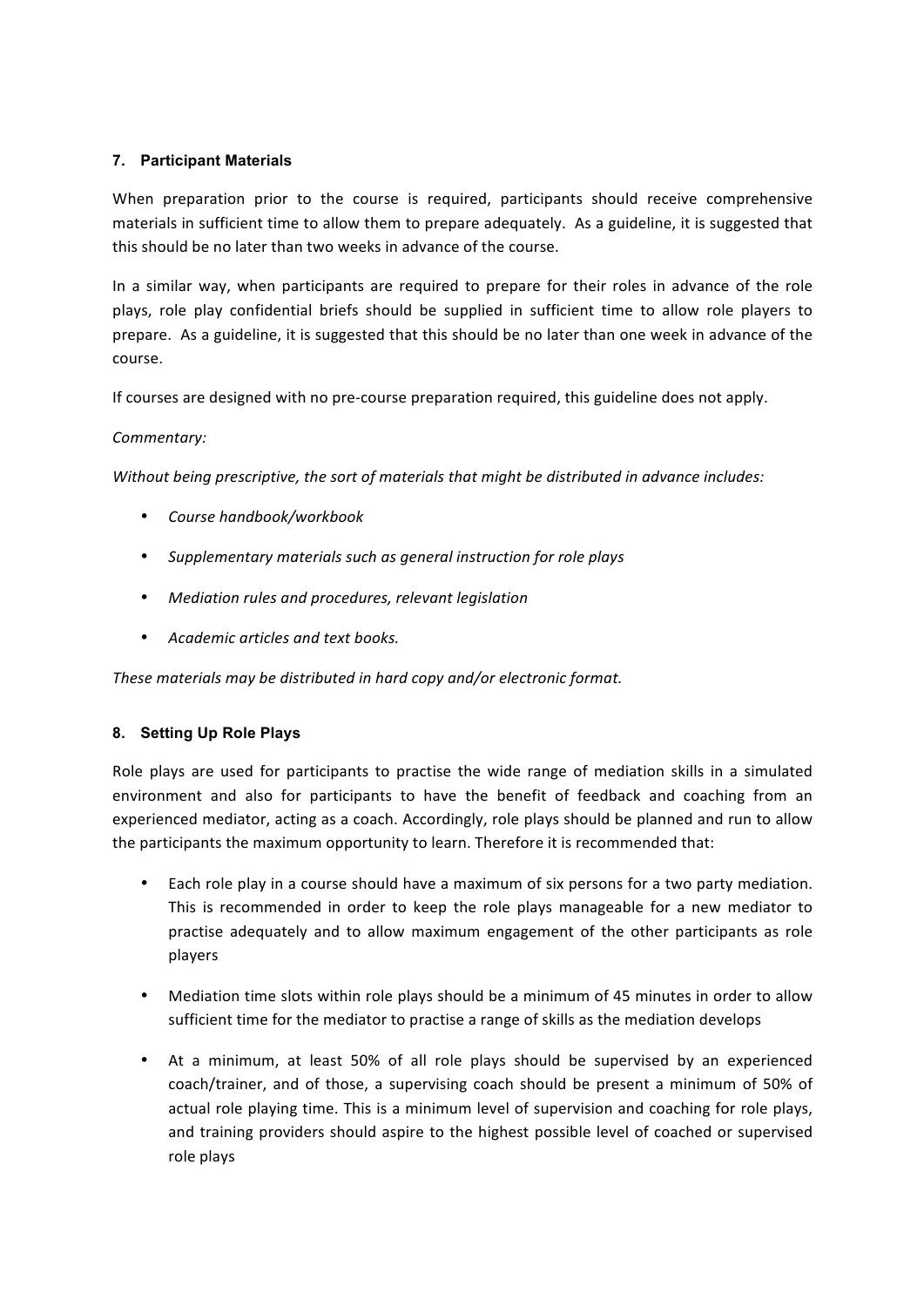- When role plays are used as assessments, these should be supervised by the assessor 100% of the role play time
- Coaches should be rotated among groups and participants to ensure that a variety of coaching approaches is experienced by all the participants
- In courses that contain assessment, any coach/trainer who coaches a participant should not be involved in any subsequent assessment of that participant
- Role plays throughout the course should ensure that all participants work with the widest range of their fellow participants as possible
- In order to ensure fairness and equality of participation, all participants should mediate the same number of times in role plays
- Role plays should be varied in subject matter and should allow for practice of different stages of the mediation process.

#### *Commentary:*

A role play here is defined as a simulated case where the mediator has an opportunity to practise a *wide range of mediator skills, possibly across multiple phases of the process. This should be distinguished from a shorter scenario based role play, exercise or vignette which is designed to practise a specific skill, e.g. a short exercise to practise active listening or reality testing.*

#### **9. Providing Feedback**

Participants learn not only by practising the skills of mediators but also from receiving feedback from experienced mediators acting in the role of coaches throughout the course. Training programmes must provide opportunities for feedback to participants. This feedback should be delivered using a competency framework (see Section A.3 above) to ensure consistency of approach to feedback by coaches trained in delivering effective feedback (see coaches' guidelines Section B.4 below).

#### Commentary:

*A variety of different methods to deliver the feedback can be utilised, including:*

- *Group coaching during a role play - Here feedback is not only for the benefit of the participant acting as mediator but also for the other participants involved in the role play*
- *Private one-to-one feedback following a role play - This enables more focused and detailed feedback on the performance of an individual, and can increase the opportunity for behaviour change during the course, particularly for those courses in which a participant is preparing for assessment. While it is not required, course leaders should aspire to design their programmes to include at least one opportunity to provide private one-to one feedback*
- *Written feedback on a participant's performance is recommended to be used, particularly during an assessment element of a course.*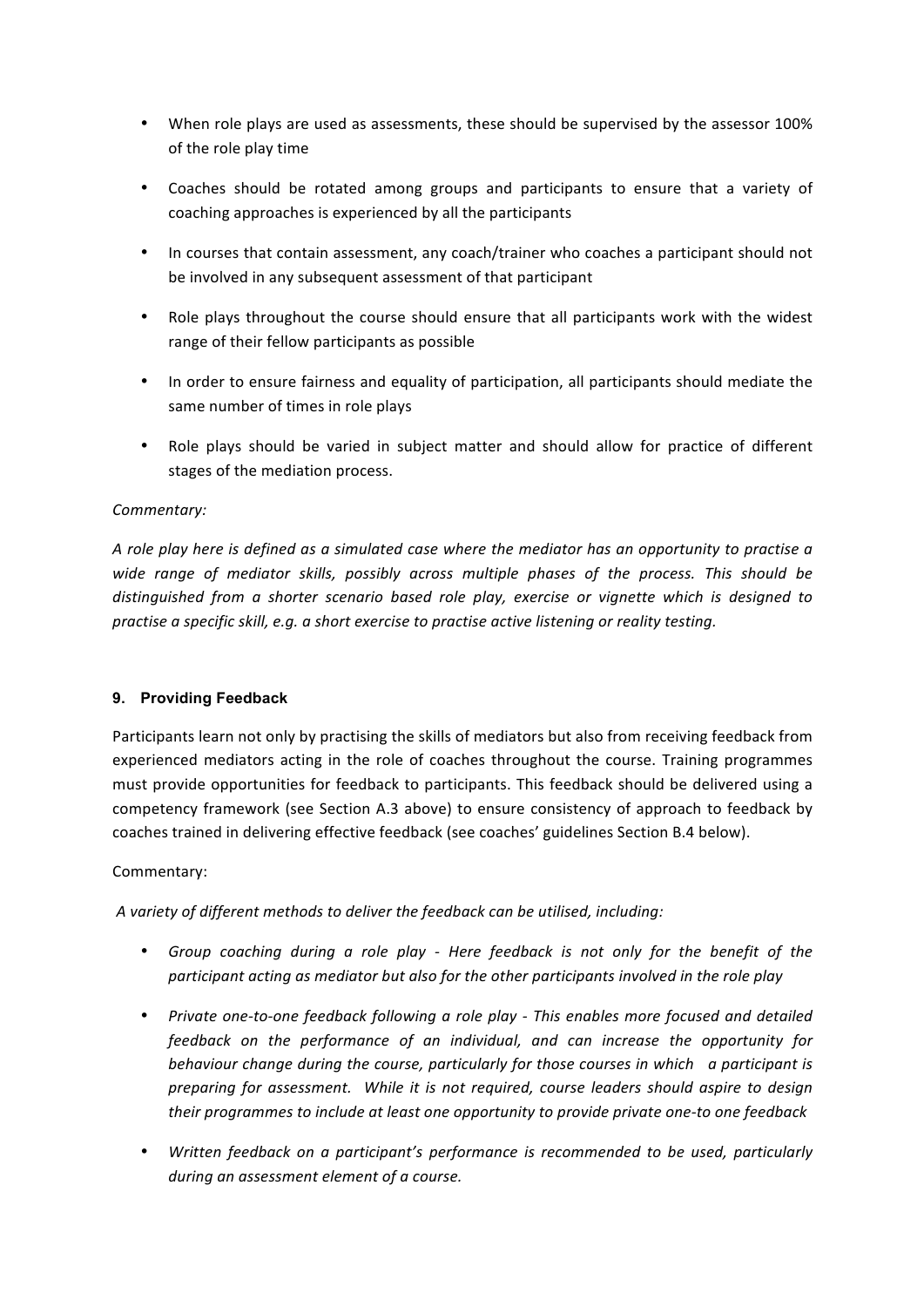#### **10. Performance Assessment and Accreditation**

If a course is designed to assess, certify or accredit a participant as having the necessary skills and knowledge to mediate a dispute competently, then it must contain an actual assessment of the participant's mediator competence, as compared to its own competency framework, developed under Section A.3. of these guidelines. In relation to assessment of a mediator's skills, this should be done using a participant's performance during a role play.

While not being prescriptive, the following should be taken into account when the assessment process is designed:

- While some form of on-going continual assessment throughout the course could be included as part of the assessment process, there should be at least one separate assessment based solely on performance during a role play
- Assessments could be recorded and assessed afterwards, although live assessments are generally more advisable
- While one assessment is the minimum number, it is recommended that two different assessment sessions are conducted for each participant assessed by different assessors. This would support fairness and would avoid assessor bias. Alternatively, the same assessment may be assessed by two assessors
- Each assessment role play should be for a minimum of one hour of role play time each session, not including any time needed to draft a settlement agreement.

If mediation knowledge is also to be assessed, this can be done through a written or verbal test, or through pre or post course assignments, and should be consistent with the knowledge requirements set out in the provider's competency framework.

#### **11. Facilitation of further development as a mediator**

While it is accepted that training providers cannot offer actual mediations for all participants, they have an obligation, as far as possible, to facilitate participants' further development as a mediator.

#### *Commentary:*

*Such opportunities for further development could include:*

- *A session within or in addition to the course that explains how the mediation profession works within the jurisdiction and how mediators can market themselves*
- *Facilitating on-going mentoring and coaching, and providing networking opportunities*
- *Facilitating opportunities to observe actual mediations*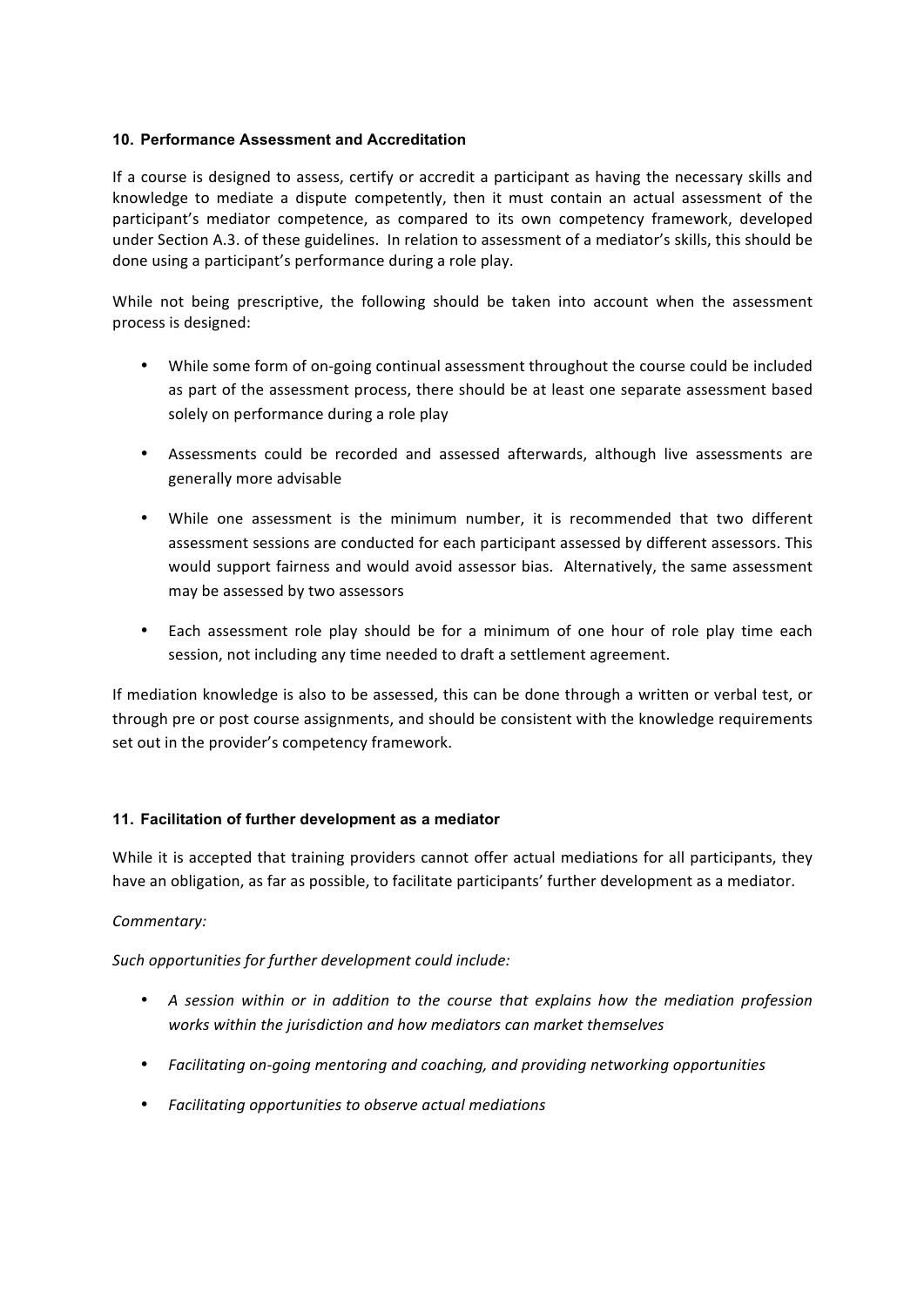#### **12. Complaints and Appeals Policy**

*All courses should have a clearly set out written complaints policy for participants who are dissatisfied with the quality of the course.*

*In addition, for those courses that have an assessment element, there should be a clearly set out appeal or review process for participants who are not satisfied with the outcome of their assessment.*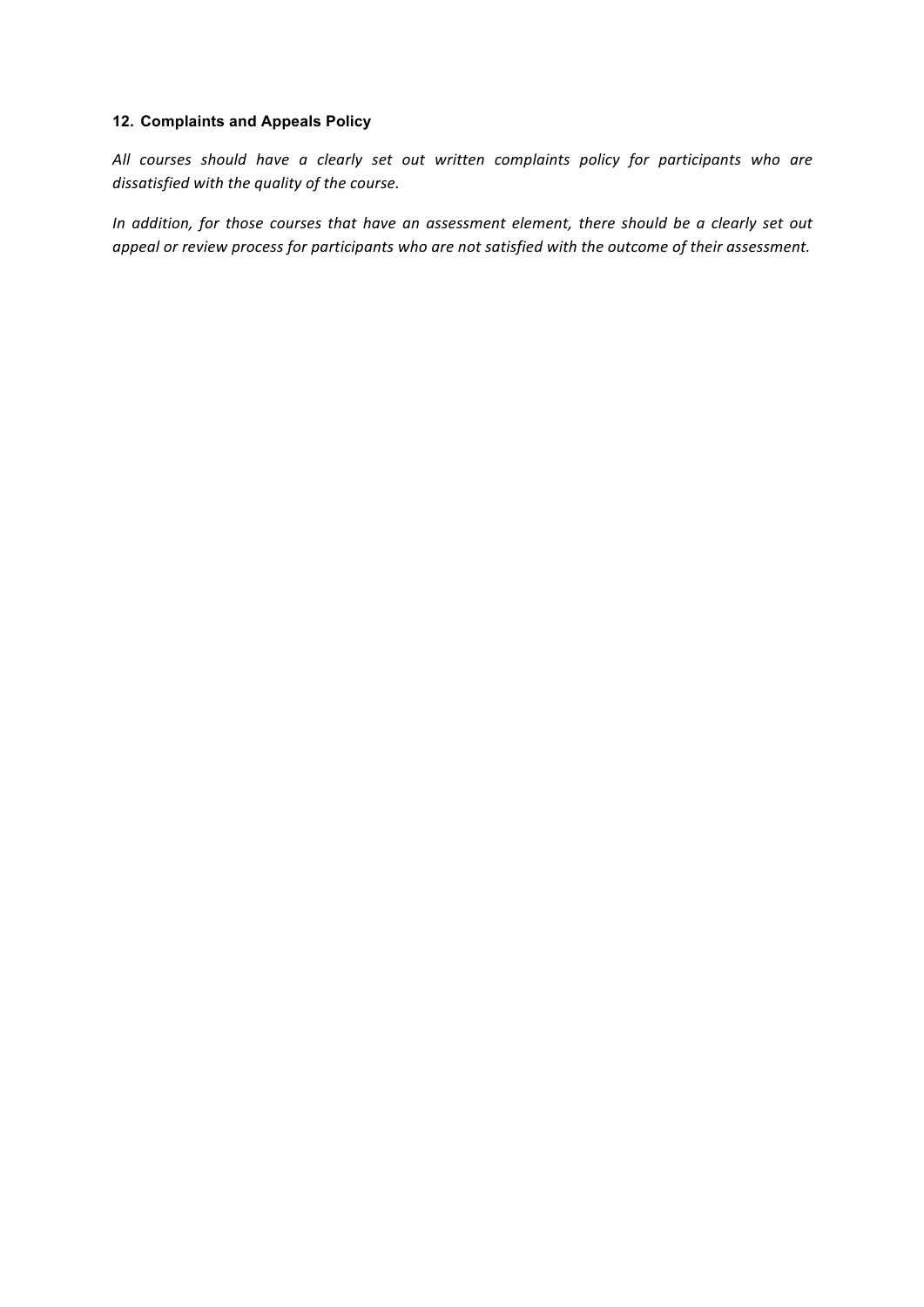## **B. Trainer, Coach and Assessor Requirements**

This section sets out the requirements for those training, coaching and assessing participants in a mediator skills training programmes. For the purposes of these guidelines:

- a trainer delivers the skills and knowledge content set out in the programme.
- a coach observes the performance of a participant in the role of the mediator, usually during a role-play, and provides coaching and feedback to the participant, during and after the roleplay, in order to improve their competency as a mediator.
- an assessor will also observe a participant's performance and will provide a formal assessment of competence. They may also provide feedback, which is normally given at the end of the assessment.

#### **1. Training as a mediator**

Anyone seeking to act as a trainer, coach or assessor should have successfully participated in a mediation training course which meets the requirements set out in Section A. If the course had an assessment, they must have successfully passed this assessment.

#### *Commentary:*

In order for a trainer, coach or assessor to be credible they should have completed a mediator skills *training course themselves.*

#### **2. Registering as Mediator (if registration is required)**

Where mediator registration is required in a jurisdiction, trainers, coaches and assessors should be registered as mediators. 

#### *Commentary:*

*Some jurisdictions require mediators to be registered. This is either through legal regulation or selfregulation and may be on a stand-alone register or via mediation service providers. Where such external registration exists, it provides minimum standards for mediators that can be applied* objectively to all. It may not only serve as a point of reference for new entrants to satisfy, but also *could raise overall standards of mediators across the industry.*

#### **3. Mediation Experience**

Trainers, coaches or assessors should have conducted not less than two actual mediations of at least four hours' duration in each of the preceding three years, before being appointed as a trainer, coach or assessor.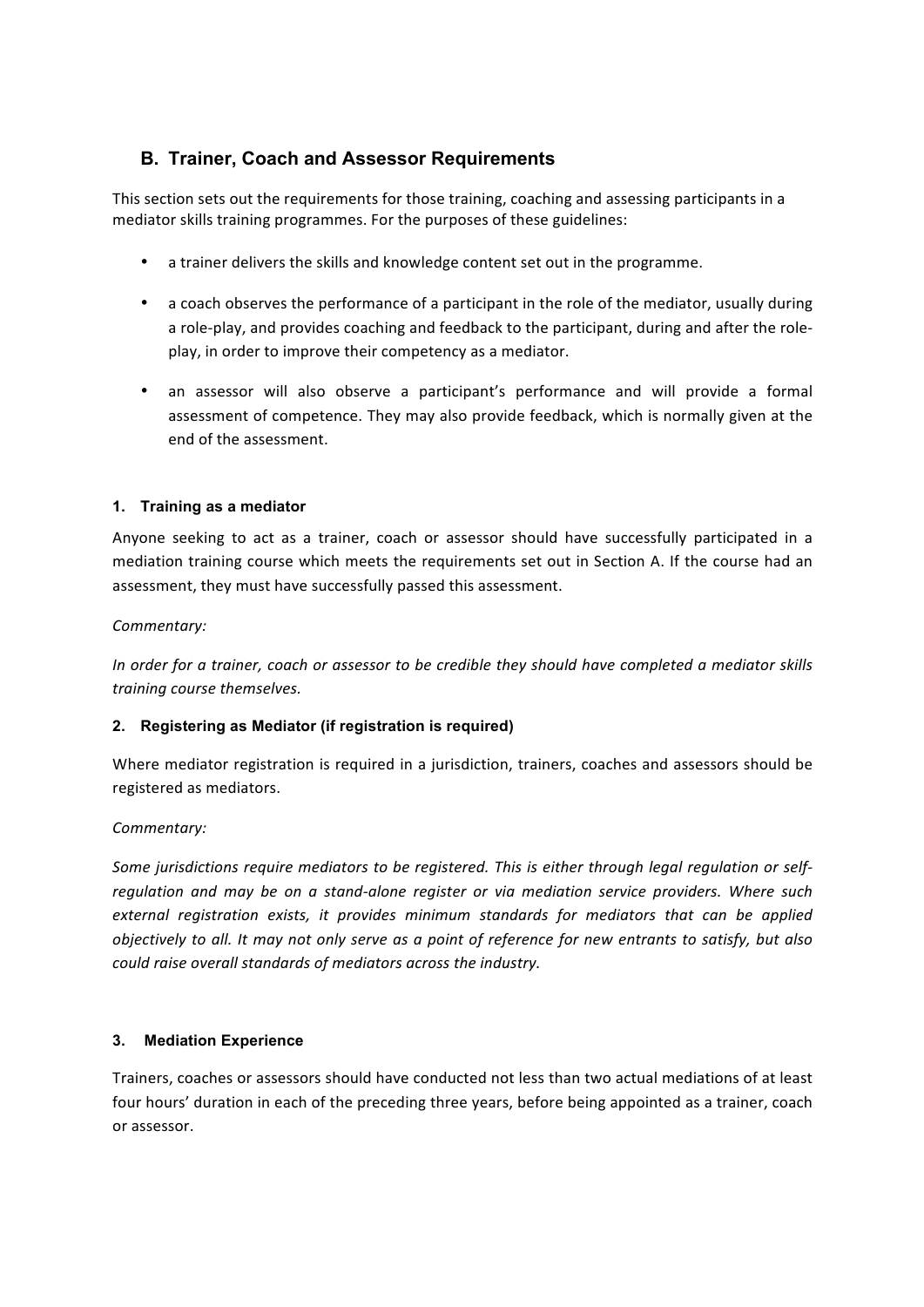Once appointed and in order to remain as a trainer, coach or assessor, they must continue to conduct two actual mediations of at least four-hours duration per year AND be able to show that he/she has maintained continuous professional development (CPD) of six hours per year. The CPD should be mediation specific, i.e. attended courses offering practical development, attended conferences/seminars/tutorials/debates on mediation, written articles on mediation, presented mediation training seminars or similar events.

It is recognised that in some jurisdictions where mediation is still developing, gaining actual mediation experience can be difficult. Accordingly, in this instance, acting as a mediator in a simulated mediation will be an acceptable substitute for actual mediation experience.

Finally, the proposed level of six mediations before being appointed as trainer/coach/assessor, and then two per year to continue to act in this role, is seen as a minimum and, where possible, training organisations are encouraged to set higher aspirational levels of mediation experience before appointing mediators as trainers, coaches or assessors.

#### *Commentary:*

*In relation to the practical skill-based aspects of mediator training to which these guidelines apply, it is important that trainers, coaches and assessors are practising mediators and that they have the experience to teach, coach and assess participants in their use of the skills of the mediator. Therefore trainers, coaches and assessors must have sufficient actual experience of mediating before they begin to undertake these roles. They also must retain this actual experience to continue to act in these roles as well as undertake continuing professional development.*

#### **4. Training as a Trainer, Coach or Assessor**

- a) Trainers should attend 'train the trainer' training of a minimum of 18 hours, which should broadly cover, but not be limited to:
	- The content for the training which should be consistent with Section A of these guidelines
	- The competency framework of the course
	- Adult learning techniques
	- Participative / experiential learning principles
	- Reflective learning
	- How to manage a course, including time management and group dynamics
	- How to coach and give feedback.

Such a course should ideally be conducted in small groups, and following this training, trainers should observe experienced trainers before delivering their first training. During their first training, new trainers should be mentored and should receive feedback and on-going support.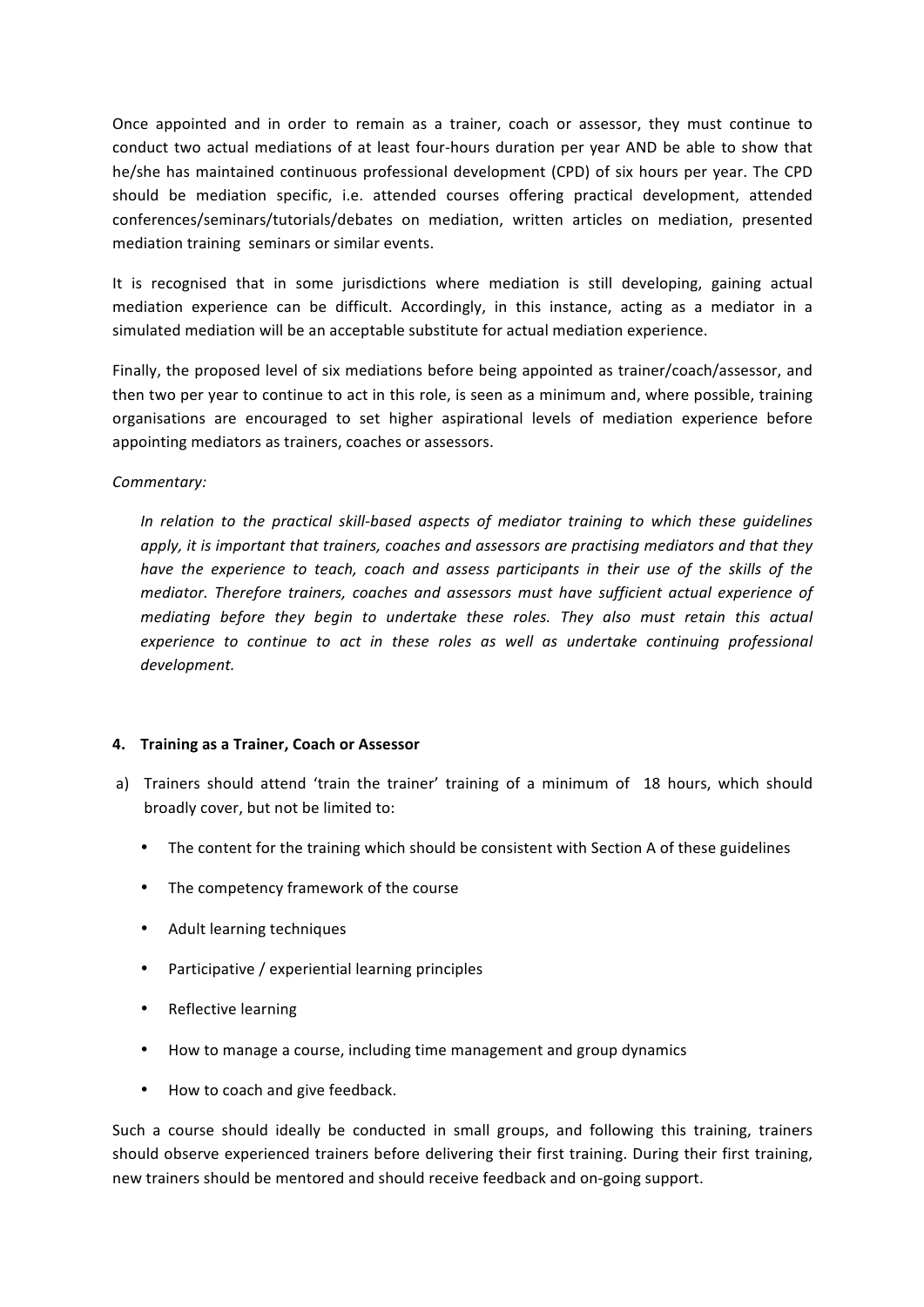- b) In relation to training for coaches and assessors, they should undertake a course which should broadly cover:
	- The competency framework of the course
	- Applying the competencies consistently
	- Giving effective feedback
	- Coaching effectively during a role play (for coaches only)
	- Understanding the assessment process and procedures (assessors only).

Following this training, coaches and assessors should observe other experienced coaches/assessors before coaching and assessing for the first time. They should be mentored and receive feedback on their first assessment and at regular intervals, to help ensure consistency.

Finally, from time to time, all trainers, coaches and assessors should undergo refresher training to ensure that their skills are up-to-date.

#### *Commentary*

The role of trainer, coach and assessor requires the use of considerable skills to facilitate the learning *of the participants, over and above the skills of being a mediator. Therefore, in addition to being trained as a mediator, anyone appointed to be a trainer, coach or assessor should take a course which trains participants to be effective in these roles.*

#### **5. Levels of activity**

It is important that trainers, coaches and assessors stay current in the practice of their mediator training delivery skills, the content of the course, and its coaching and assessment processes.

Therefore, at a minimum, a trainer should deliver at least one basic mediator skills training course or refresher course every two years. Training organisations looking to set an aspirational level could expect their trainers to deliver at least one training course or refresher course every year.

Coaches and assessors should coach and/or assess at least four role play sessions over the course of two years. An aspirational level would be four times per year.

Trainers should follow the same CPD (continuous professional development) as mentioned previously in Section B.3. Trainers should also have the opportunity to meet with other trainers to discuss training in a trainer meeting each year. These meetings should be facilitated by the training organisation.

#### **6. Feedback**

In order to ensure that course delivery, coaching and assessing is being delivered at the very highest quality level, on-going feedback should be sought from participants, and feedback should be given to those delivering the course.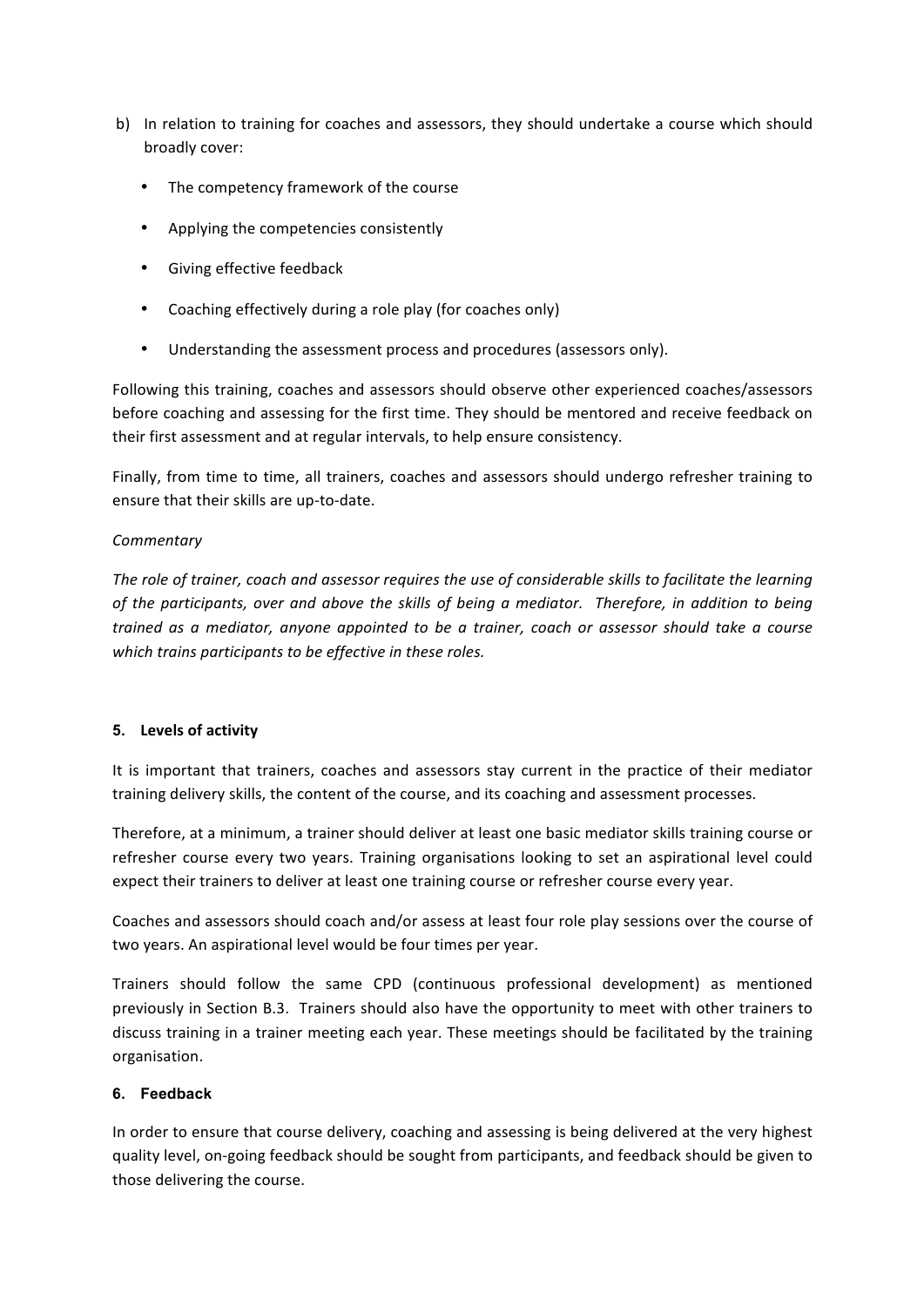New trainers, coaches and assessors should be observed and given feedback on their performance by senior colleagues. Further, there should be a system of peer review and feedback to all trainers, coaches and assessors. This may be done on an annual basis.

There should also be a more formal complaints policy for participants to use if they wish to formally complain about a trainer, coach or assessor. 

#### *Commentary:*

*There should be anonymous feedback from participants as to how they found the trainer, coach or assessor. This could be given by participants completing a feedback form following the course.*  Participants should also be able to give any feedback more directly if they wish, especially if there is *an element that needs improvement in their opinion.*

*Additionally, a course should have an element of peer review so that trainers and coaches can give each other feedback on how they have delivered training.* 

*Participants should be able to give informal feedback to coaches and assessors if they wish. This is especially important if the participant has not understood the coach./; or assessor's comment or meaning. Participants should be encouraged to consider the difference between criticising the result and criticising the way the assessor's feedback was expressed. A distinction should be made between participants contesting a grade or score (which should be dealt with separately) and feedback to the assessors.*